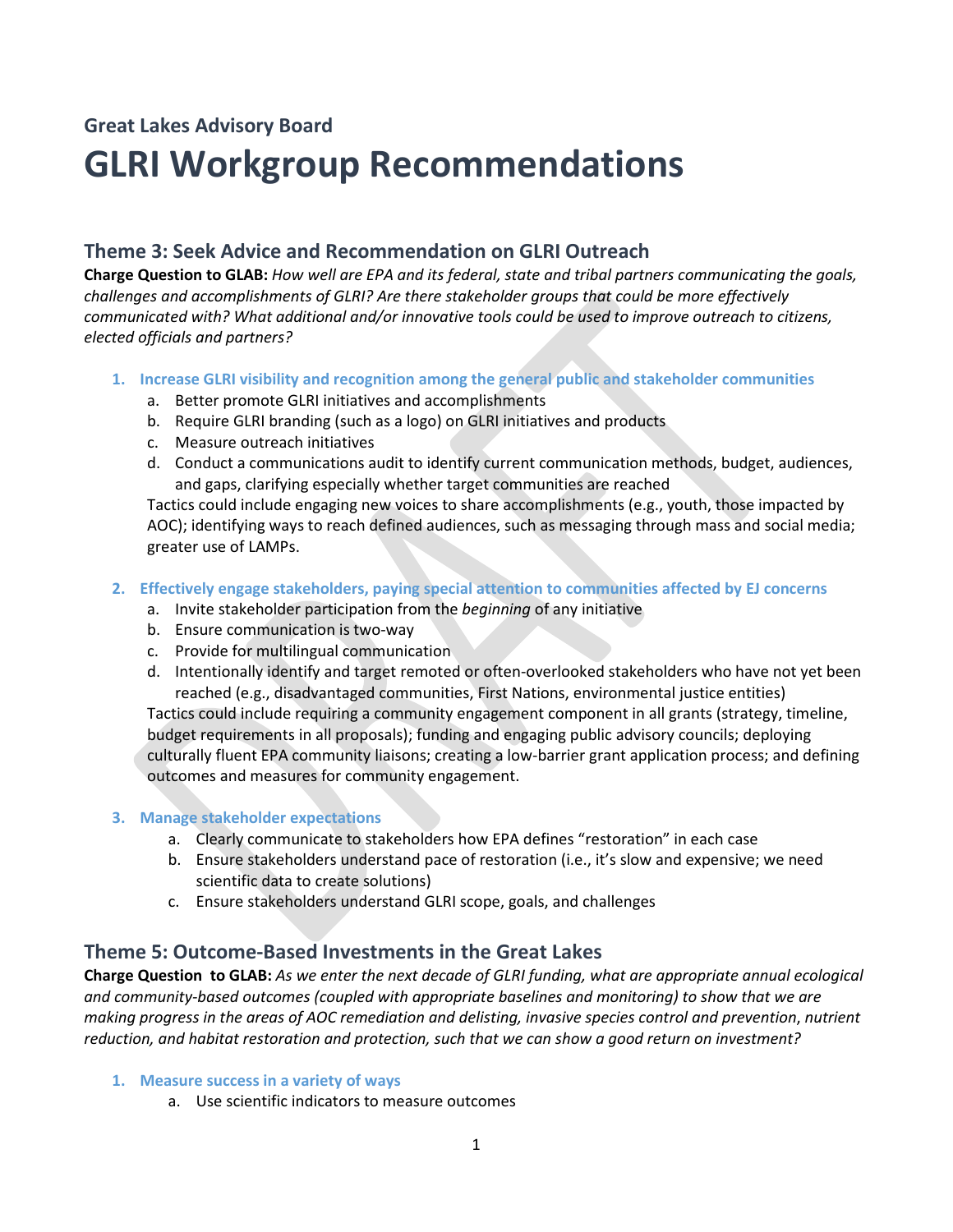- b. Include outcome measures that are defined by and relevant to local communities, not only to EPA experts
- c. Integrate and advance scientific indicators, monitoring, and assessment into projects to employ the principles of adaptive management and communicate results from GLRI investments

#### **2. Invest long-term**

- a. Commit to identifying new AOCs, not simply addressing legacy AOCs
- b. Commit to moving from restoration to protection and prevention

#### **Ecological and community-based outcomes and baseline data**

#### **AOCs**

- AOCs delisted
	- o Remediation disposal locations? (S.O.)
	- o New or exacerbated concerns with monitoring and management?
- BUIs removed
- Management Action Lists for BUI removal
- Complex AOCs making progress on all AOCs

#### **Invasive Species**

- Current number of invasive species
- Prevention measures against new species
- Management measures for existing species
- Impacts of climate change on invasive species management

#### **Nutrient reduction (and HABs?)**

- Nearshore monitoring of nutrients
- Lake or sub-lake models
- Climate models and impacts on nutrients
	- o Nexus of water, food and energy
	- o Sustainable communities
- Access to clean water
	- o beaches are open more often
	- o HABs are greatly reduced
	- o Lower costs for drinking water treatment

#### **Habitat Restoration**

- Coastal conditions
	- o Resilience
	- o Hardening of shorelines
- Coastal wetlands

#### **Habitat Protection**

● Investments in protecting habitat in concert with restoring habitats